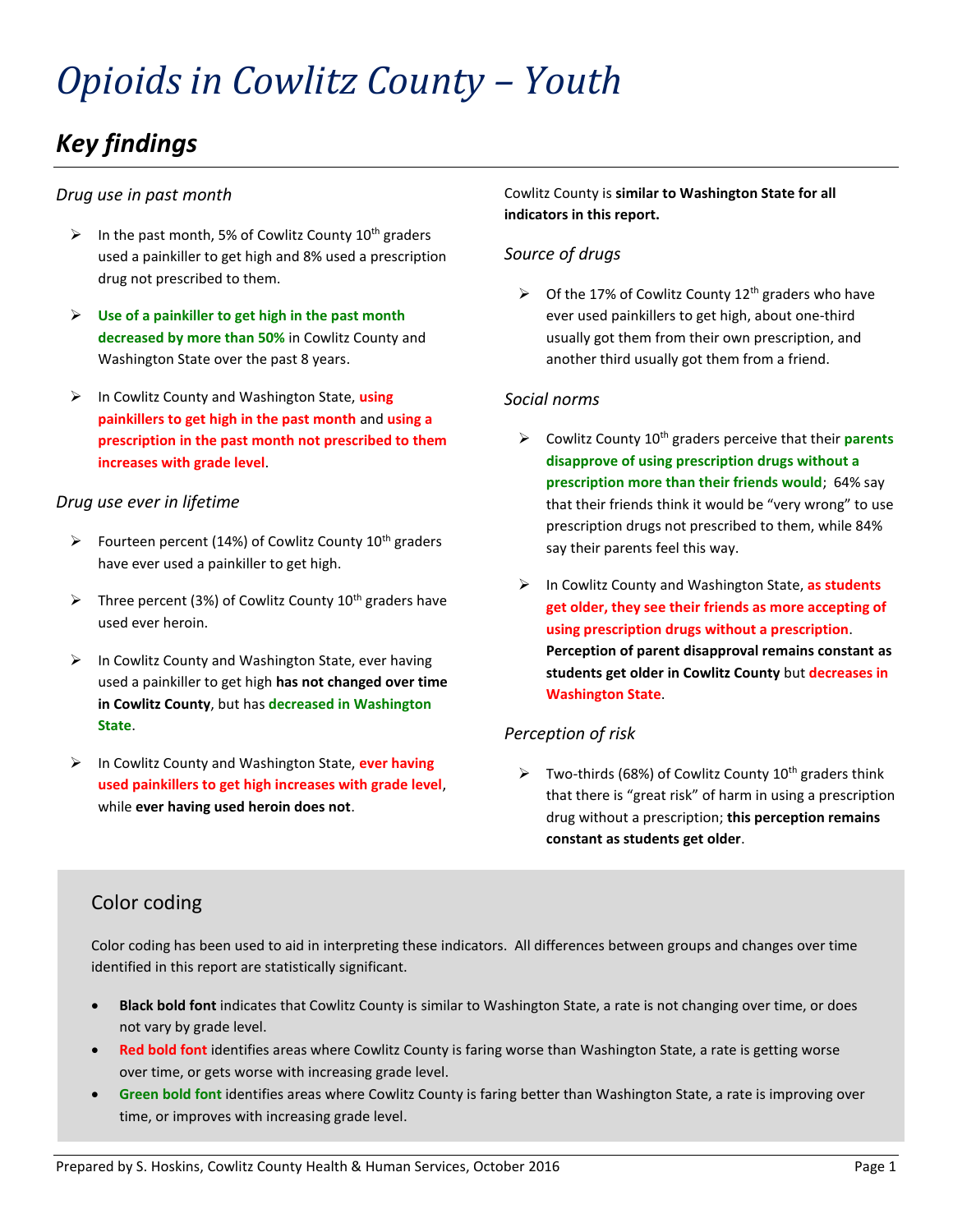

Using a painkiller to get high in the past month has **decreased by more than 50%** among 10th graders over the past 8 years in both Cowlitz County and Washington State. This indicator is **similar** between Cowlitz County and Washington State for each grade level and **increases with grade level** in both Cowlitz County and Washington State. In 2014, this figure was 5% for both Cowlitz County and Washington State 10<sup>th</sup> graders.



Ever having used a painkiller to get high **decreased by 25%** from 2008 to 2012 among 10th graders in Washington State but **did not change** in Cowlitz County. This indicator is **similar** between Cowlitz County and Washington State for each grade level and **increases with grade level** in both Cowlitz County and Washington State. In 2012, this figure was 14% and 12% for Cowlitz County and Washington State 10<sup>th</sup> graders, respectively.



In 2012, students were asked if they had ever used painkillers to get high, and, if so, where they usually got them from. Six percent (6%) of Cowlitz County 12th graders got them from their own prescription from a doctor or dentist, and another 6% got them from a friend. Other sources include drug dealer (3%), family member (1%), and taking without permission (1%). Less than 1% got painkillers from an acquaintance, the internet, or some other way.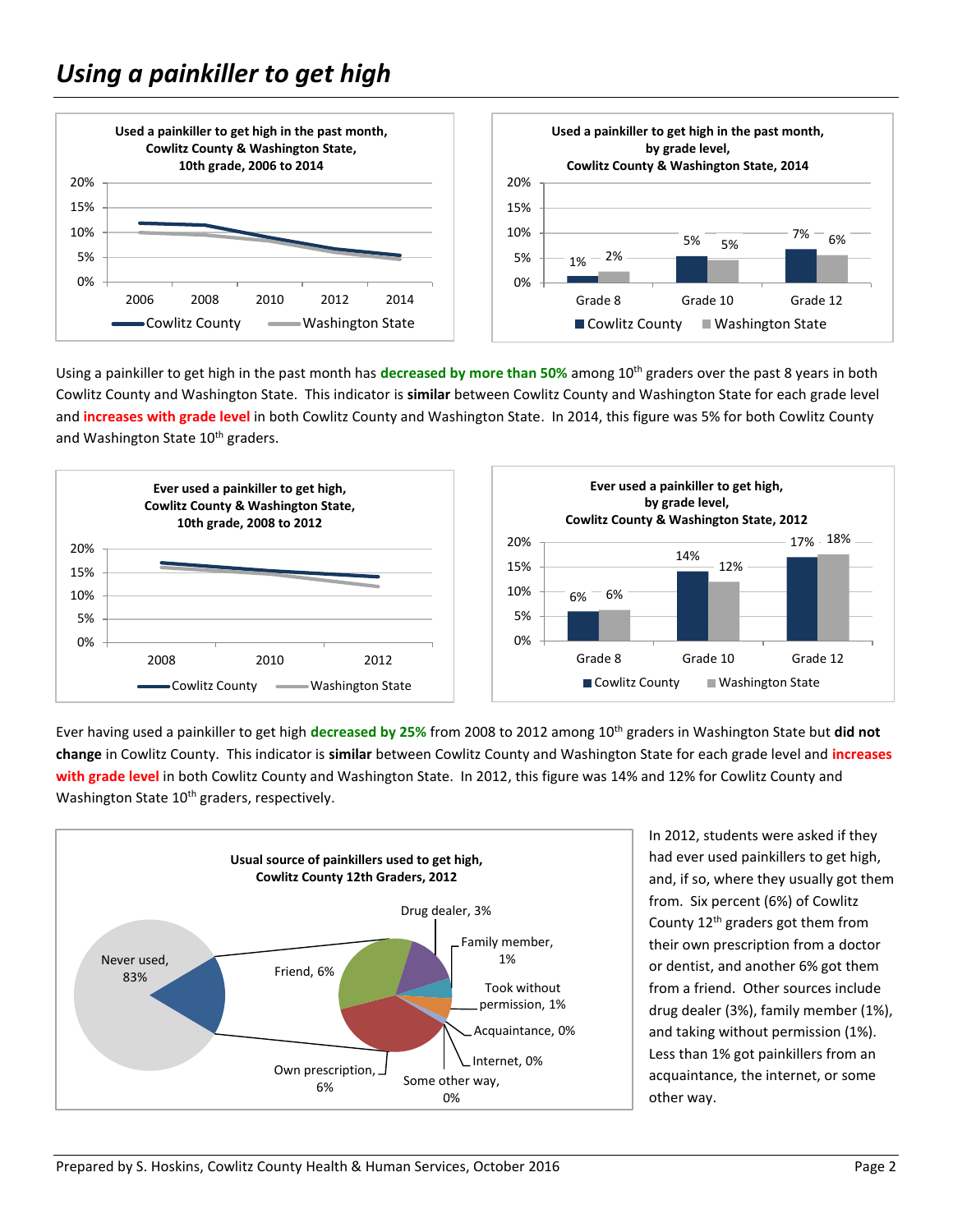## *Using prescription drugs not prescribed to them*



Using prescription drugs not prescribed to them in the past month **increases with grade level in Washington State** but **not Cowlitz County**; in 2014, this figure was 8% for Cowlitz County and Washington State 10th graders. Perception of harm **does not change**  with grade level; just over two-thirds of Cowlitz County and Washington State 8<sup>th</sup>, 10<sup>th</sup>, and 12<sup>th</sup> graders perceive a "great risk" of harm if they used prescription drugs not prescribed to them. These figures are **similar** between Cowlitz County and Washington State for each grade level for both of these indicators.



Perception that parents would feel it would be "very wrong" to use prescription drugs not prescribed to them **decreases with grade level in Washington State** but **not Cowlitz County**; in 2014, this figure was 84% and 83% for Cowlitz County and Washington State 10<sup>th</sup> graders, respectively. This perception of friends' attitudes **decreases with grade level** in both Cowlitz County and Washington State; in 2014, this figure was 64% and 65% for Cowlitz County and Washington State 10<sup>th</sup> graders, respectively. Cowlitz County is **similar** to Washington State for each grade level for both of these indicators.